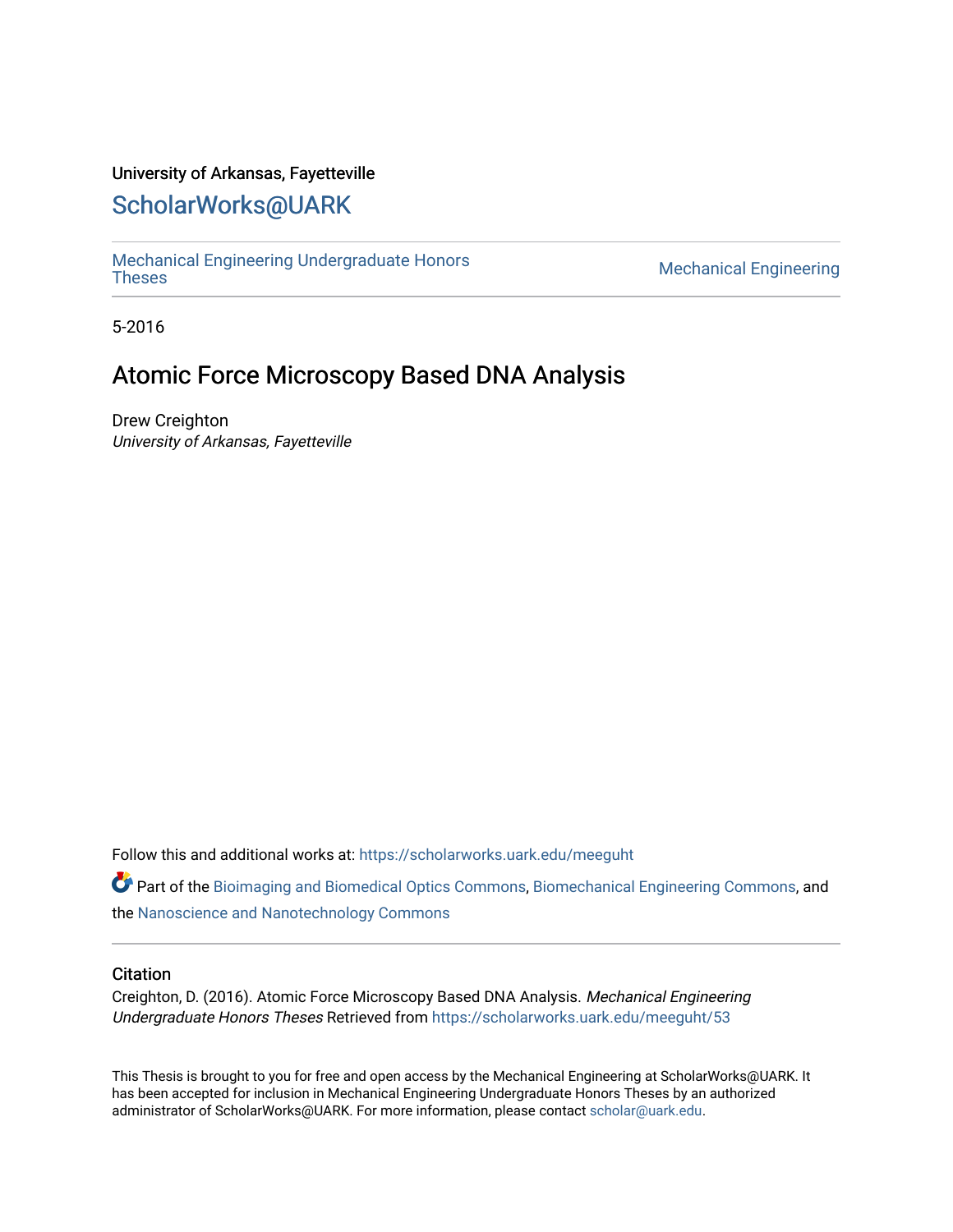## **ATOMIC FORCE MICROSCOPY BASED DNA ANALYSIS**

Drew Creighton, [dpcreigh@uark.edu](mailto:dpcreigh@uark.edu) Mechanical Engineering Department

#### **ABSTRACT**

This report explores dry and wet scanning of a surface and DNA pickup using an AFM, as well as fluorescent staining of DNA. Dry and wet scans of DNA were obtained using a cantilever AFM tip in tapping mode. Dry scans were found to be clearer than wet scans; however, the drying process was found to decrease the thickness of DNA 2–4 times less than its original thickness. Alternately, wet scans were found to be less clear than dry scans and introduced more noise into the images obtained. Additionally, DNA kept its initial thickness during wet scanning. DNA was capable of being picked up using an AFM tip in contact mode, and force curves were produced that signified pickup, as supported by theoretical predictions. Fluorescent DNA staining and visualization were attempted using DAPI nucleic acid stain and a fluorescent microscope. No significant results were found using restricted protocols as a result of an unfortunate time constraint. The DAPI stain was, however, confirmed to react to fluorescent exposure. Fluorescent imaging was attempted for stained DNA both as a solution between glass slides and as a dried sample bound to mica. Through the combination of the processes explored in this experiment (i.e. AFM scanning, DNA pickup, and fluorescent microscopy), future research may be able to explicitly prove that DNA can be picked up and transported via AFM.

#### **INTRODUCTION**

Atomic force microscopy (AFM) is a technique that has been widely used throughout fields of research such as medicine, physics, and biology due to its ability to scan nanoscale surfaces [2]. The AFM does this by using a cantilever with a sharp, downward pointing tip at its end. To properly image a sample, a laser is reflected off the end of the cantilever as it moves across the sample. Deflections in the cantilever are then picked up by a photodiode and mapped using AFM imaging software. These high-resolution images can even be sensitive enough to pick up individual atoms on crystal surfaces [4].

By oscillating above the sample, the tip is able to make only very small contact, allowing the tip to inflict minimal damage to the sample; this setting is called "non-contact" or "tapping" mode. Alternately, "contact" mode drags the tip across the surface. These imaging modes can be seen in Figure 1. Due to direct contact, contact mode is capable of inflicting more damage to the sample than tapping mode might. As such, tapping and contact modes are generally used for fragile and rough surfaces, respectively. Tips are typically manufactured to be specific to one particular mode.

The cantilever tip may also be used to measure certain material properties of a sample, such as Young's modulus, stiffness, or strain rates [5]. This is accomplished by pressing the tip to a surface with some force. During tip retraction, adhesion forces of a sample may also be measured, and molecules sticking to the tip may be stretched or moved; this process may be used for protein unfolding or DNA transportation [5]. It should be noted that adhesion of DNA to an AFM cantilever tip is caused by a non-specific force between the DNA and the tip. Force curves may be generated during this process and can be represented using height and deflection (in volts) axes; these are known as "deflection curves" (see Figure 2). Operations such as these are done in contact mode.

Adhesion forces of water on mica can be observed in Figure 2. The blue retracting curve shows where water molecules cling to the tip as it retracts, causing adhesion. The flat blue line after adhesion represents the moment at which the force of the cantilever was strong enough to overcome the adhesion. A similar curve may be observed when samples such as DNA are picked up – an elongated retraction line with many ridges will be observed as the tip picks up the DNA; the retraction line will then return to a flat line once the DNA has been completely lifted from the surface.



**Figure 1. AFM Mechanics [4]**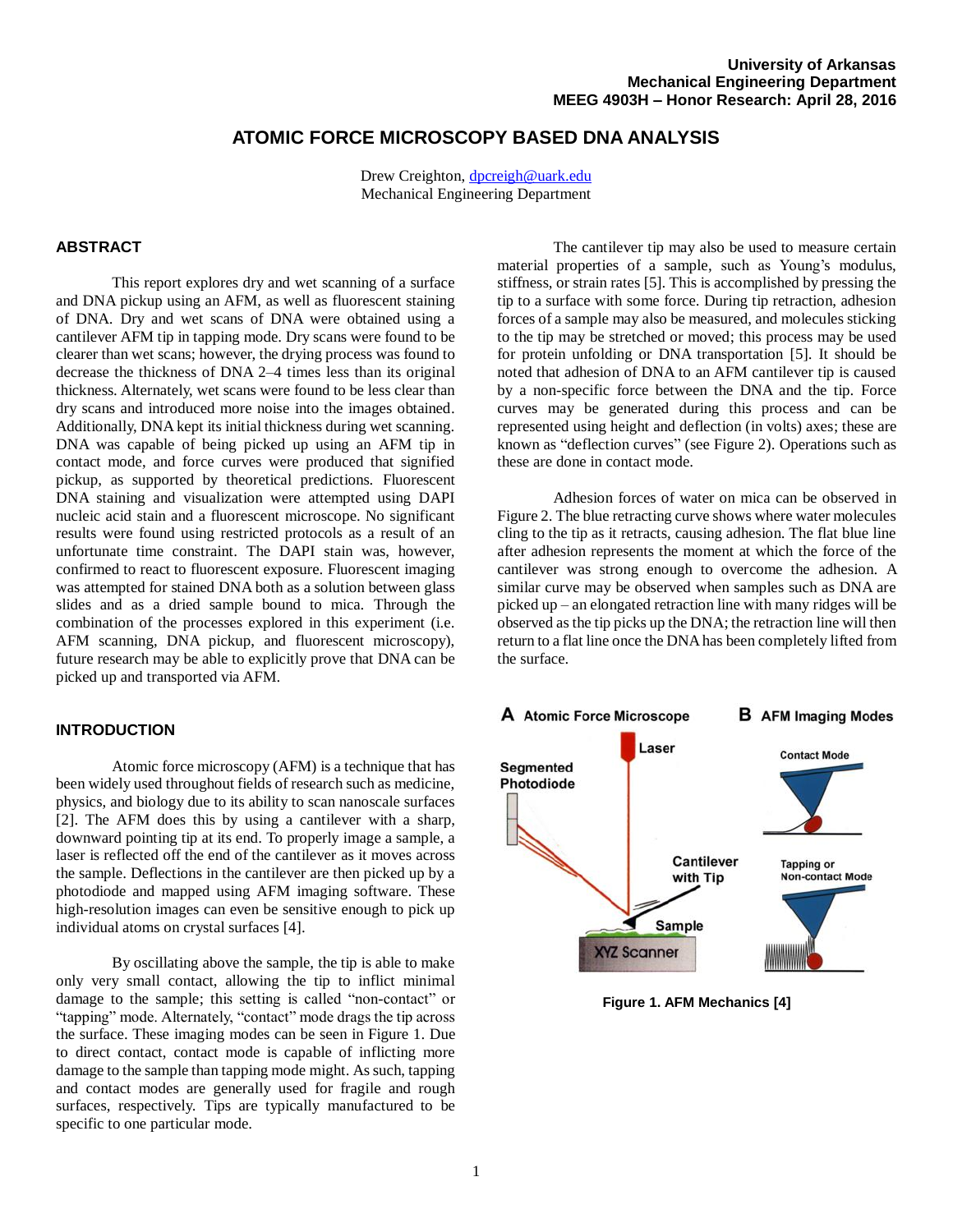

**Figure 2. Deflection Curve in Water [5]**

Fluorescent microscopy, a popular technique within biology and medicine, is a visualization technique that increases visibility of specimens such as microbes or DNA by staining them with a fluorescent dye and observing them under a fluorescent microscope. Fluorescent microscopes work much in the same way as standard microscopes, but instead of using visible light (400–700 nm), a fluorescent microscope uses long wavelength, low-energy light to visualize samples [6]. To do this, samples must first be fluorescently stained by "attaching a fluorescent tag to antibodies that in turn attach to targeted features, or by staining in a less specific manner" [6]. With this method, specific components of a sample may be visualized. In addition to visualization of a specimen, fluorescent staining may also be used in viability studies on cell populations to determine whether the cells are alive or dead [6]. Such stains include propidium iodide, which stains dead cells, and various cyanine dyes, which stain only living cells.

Many different dyes exist that stain different components. More specifically, there also exists many varying DNA dyes. Each dye has its own excitation and emission wavelengths and binds to different components. For example, DAPI and Hoechst 33258 are both A-T selective and bind to the adenine (A) and thymine (T) bases [1]. Dyes may also be selective of certain types of DNA; examples include PicoGreen and SybrGreen I which bind to double-stranded DNA (dsDNA) [1]. Additionally, certain factors may affect the performance of DNA stains (e.g. DAPI shows a 20-fold increase in fluorescence when bound to dsDNA) [1]. Though DNA staining is more expensive than other methods of quantification, it has been shown to be approximately 100–1000 times more sensitive than methods such as absorbance reading [1].

By picking up DNA with an AFM tip and dragging it across a nanowire connected to nano-electrodes, the base sequence of a DNA strand may be mapped by detecting the electrical signals produced by each DNA base. This experiment explores dry and wet scanning of a surface and DNA pickup using an AFM, as well as DNA visualization through fluorescent microscopy.

#### **MATERIALS & METHODS**

AFM scans and images were collected using an Agilent 5500 Scanning Probe Microscope (SPM) (Agilent Technologies, Santa Clara, CA) operating in tapping and contact mode in air and water in conjunction with PicoView AFM imaging software (Agilent Technologies, Santa Clara, CA). Cantilever tapping mode tips had a spring constant of 3 N/m and a resonant frequency of 75 kHz (BudgetSensors, Multi75). Cantilever contact mode tips had a spring constant of 0.02–0.77 N/m and a resonant frequency of 6–21 kHz (NanoSensors, PPP-CONT-10).

This experiment utilized three procedures for analyzing lambda DNA (λ-DNA): dry scanning, wet scanning, and fluorescent staining. A TE buffer solution was prepared and was comprised of 10 mM Tris and 1 mM Ethylenediaminetetraacetic acid (EDTA). This TE buffer was then added 10:1 to a 10 ng/ $\mu$ L DNA solution to obtain a final DNA concentration of 1 ng/ $\mu$ L. This sample solution was used for both dry and wet scanning.

#### **AFM Sample Preparation**

Samples were scanned and imaged on mica. Since mica exhibits a negative charge in the presence of water, and DNA exhibits a -1 charge, the sample DNA solution was combined with a 10 mM  $Mg^{2+}$  ion for a net charge of +1. This positive charge effectively neutralizes the mica surface and allows the DNA in the solution to bind to the mica surface. This neutralized mica is known as a "treated mica surface."

The mica surface was prepared by using a piece of tape to peel off a single layer of mica. The peeled mica was then applied to a piece of double-sided tape that was stuck to a magnet; this magnet was attached to the AFM sample base. Once the mica had been attached to the magnet, the initial tape used to peel the mica was removed.

After treating the mica surface, 20 μL of the sample DNA solution was deposited onto the mica and allowed to incubate in a petri dish at room temperature for approximately five minutes. By allowing a sample to incubate for longer periods, the DNA in the sample is allotted more time to bind to the surface and better binding can be observed; however, longer periods of incubation also allow more particles in the air to fall into the solution, resulting in dirtier images.

Once incubation is concluded and DNA has been allowed to bind to the surface, the sample is ready for a wet scan. Alternately, for dry scanning, the sample is then rinsed with distilled deionized water (ddH2O) and dried with a soft nitrogen flow. After the sample has been dried, it is ready for a dry scan.

#### **AFM Scanning Procedure**

The following procedure was given by research mentor Bo Ma, and was used for all AFM scans.

- 1. Turn on computer
- 2. Turn on MAC Mode III (Agilent Technologies, N9621B)
	- a. Let it zero out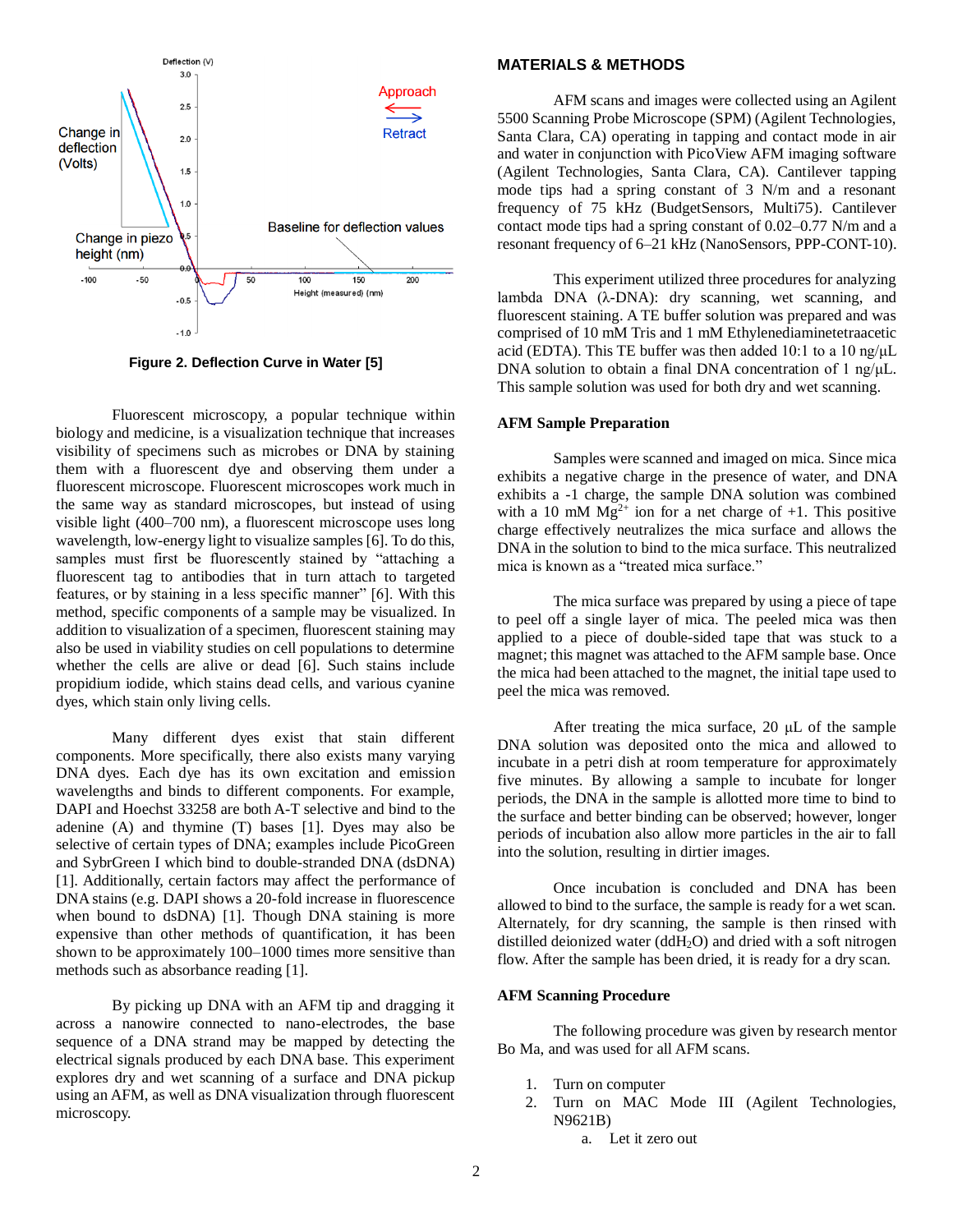- 3. Turn on the controller (Agilent Technologies, model number: N9610A)
	- a. Check that numbers are visible
- 4. Open PicoView software
- 5. Choose scanner
	- a. Large scanner (model number: N9524A) (closed loop)
		- i. Used for dry scan
		- ii. Allows for larger scanning area 1. 100 μm x 100 μm
	- b. Small scanner (model number: N9520A) (multipurpose)
		- i. Used for wet scan
		- ii. 10 μm x 10 μm scanning area
		- iii. High sensitivity desired, since wet scans introduce a lot of noise
- 6. Choose and attach cantilever tip
- 7. Adjust laser
	- a. Focus microscope on cantilever
	- b. Move cantilever under laser
		- i. Watch cantilever shadow darkest shadow confirms correct placement
	- c. Adjust photodiode to receive laser
		- i. Tune knobs until deflection and friction  $\approx 0.0X$  (where X is a positive integer)
- 8. Auto-tune frequency
	- a. For dry scan only
	- b. Wet scan uses a manual scan (choose  $\sim$  16 kHz)
- 9. Attach scanning base and sample
	- a. Confirm that the sample will not collide with the tip
	- b. "Withdraw" to ensure this does not happen
- 10. Move cantilever over desired scanning area
- 11. Calibrate scanning size and speed
- a. Generally 1 line per second
- 12. Approach
	- a. By clicking "approach" on PicoView
- 13. Scan
- 14. Withdraw and repeat Steps 10–13 until desired scanning image is obtained

To shut down the machine, stop the scan, withdraw, and turn off PicoView software. Once software is closed, all other machines may be turned off at the operator's discretion.

#### **DNA Staining**

This experiment utilized DAPI nucleic acid stain (4', 6- Diamidino-2-Phenylindole, Dihydrochloride) to fluorescently stain λ-DNA. DAPI, a blue-fluorescent dye, stains preferentially to dsDNA and is A-T selective. The DAPI stain used in this experiment was purchased from Thermo Fisher Scientific (10 mg, catalog number: D1306). Excitation and emission maximums bound to dsDNA are 358 nm and 461 nm for DAPI, respectively [3].

Antifade reagents such as SlowFade® Gold or ProLong® Gold may be used to preserve fluorescence of a sample, however, none were used in this experiment.

Fluorescent microscopy was done using a Leica DM IL fluorescent microscope (Leica Microsystems, Wetzlar GmbH) with a DAPI filter.

Samples were prepared similarly to the supplier's instruction [3]. The dry DAPI dye purchased was combined with  $ddH<sub>2</sub>O$  to a concentration of 5 mg/mL. This stock solution was then diluted to a final molarity of 300 nM; this was done by first adding 2.1 μL of DAPI stock solution to 100 μL of 10 mM Tris (resulting in a 300 μM DAPI solution) followed by a 1:1000 dilution in 10 mM Tris.

A DNA solution was prepared similarly to AFM samples. A 10 ng/ $\mu$ L DNA solution was combined 1:10 with 10 mM Tris for a final DNA concentration of 1 ng/μL.

DNA staining was completed using two procedures. First, 100 μL of DNA solution was combined with 4 μL of DAPI solution; concentration of the DAPI solution varied between stock, 300 μM, and 300 nM solution to observe differences. These DNA-DAPI solutions were allowed to incubate at room temperature for at least five minutes. After incubation, the solution was deposited in 4 μL droplets between glass slides to view under a fluorescent microscope.

Second, similarly to dry AFM scanning, mica was peeled with tape and stuck to a glass slide. A 4 μL droplet of DNA solution was deposited on the mica followed by a 4 μL droplet of DAPI solution. Alternately, other iterations utilized a pre-mixed DNA-DAPI solution that was deposited on the mica. The sample was then covered and allowed to incubate at room temperature for approximately five minutes. After incubation, the slide was washed with Tris three times and dried with a gentle nitrogen flow. A second glass slide was then placed on top of the sample, and the sample was viewed under a fluorescent microscope.

DAPI was chosen for this experiment, because it possesses a +2 charge. This dye, in combination with the DNA solution described above, produces  $a + 1$  charge, which allows the DNA to bind to the surface of the mica, which exhibits a negative charge in the presence of water.

Samples were exposed to fluorescent light at varying intervals between 250 ms and two minutes; more exposure time was allotted if no fluorescence of any kind was observed. After each time interval, the fluorescent light was shut off, and the sample was viewed.

It should be noted that numerous volumes of DAPI solution (ranging from 4  $\mu$ L to 10  $\mu$ L) were planned to be tested during the first DNA staining procedure listed above. Unfortunately, due to time constraints, this and several other procedures were not able to be carried out or trialed; these processes are discussed in the "Results" and "Conclusions" sections.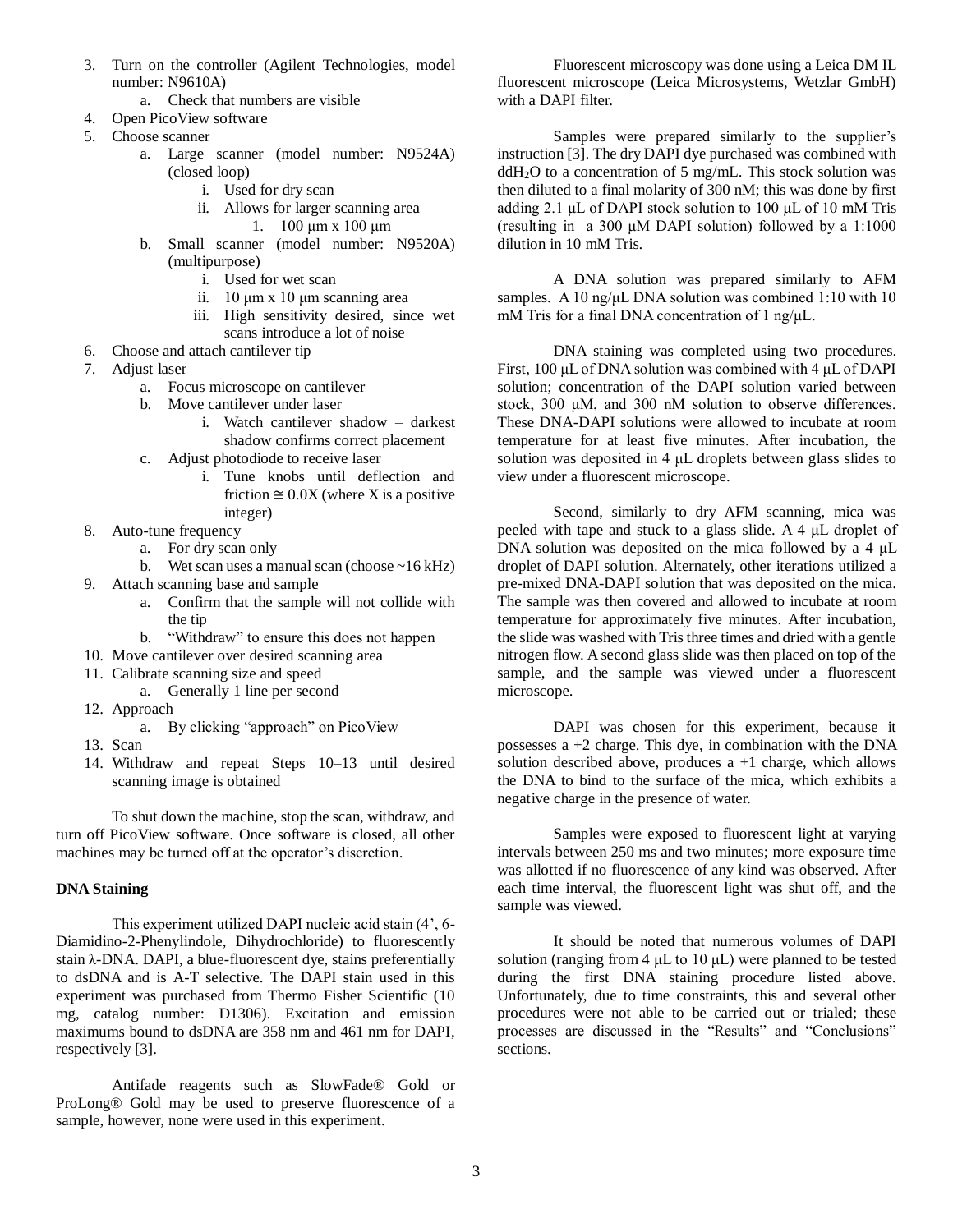#### **RESULTS**

Similar to the mention of force curves in the "Introduction" section, cantilever deflection due to adhesion from mica can be observed in Figure 3. The retraction line (blue) is seen to have a sharp jump around 0.52 μm. This jump signifies the point at which the force of retraction exceeds the mica's force of adhesion on the tip, and the tip breaks free.

Alternately, Figure 4 shows the deflection curve as the tip picks up DNA. As previously mentioned, the DNA clings to the AFM tip due to a non-specific force. As opposed to Figure 3, Figure 4 shows no sharp peak due to adhesion; instead, there exist several smaller ridges as the DNA lifts off of the mica. The DNA can be seen to fully lift off of the mica surface around 0.78 μm (see Figure 4).

By measuring the deflection in volts in Figures 3 and 4 (approximately 20 mV and 40 mV, respectively), the force of adhesion can be calculated using

$$
F = k\alpha V \tag{1}
$$

where  $F$  is the adhesion force (N),  $k$  is the spring constant of the AFM cantilever tip  $(N/m)$ ,  $V$  is the cantilever deflection  $(mV)$ , and  $\alpha$  is the deflection sensitivity coefficient (m/mV) [13]. The deflection sensitivity coefficient,  $\alpha$ , is determined using the slopes of the linear curves in Figures 3 and 4; it can also be determined using AFM software.

Using Equation (1), adhesion forces on the tip are approximately 40 nN for the mica (Figure 3) and 2 nN for the DNA (Figure 4). Adhesion forces between mica and a tip are measured to be approximately 30 nN on average [12]. This value supports that Figure 3 shows adhesion from mica. Additionally, adhesion forces between DNA in water and a tip are measured to be approximately 3 nN on average [11]. This value supports that Figure 4 shows adhesion from DNA and signifies DNA pickup.



**Figure 3. Tip on Mica Deflection Curve**



**Figure 4. DNA Pickup Deflection Curve**

Images were edited using Gwyddion SPM data analysis software (version 2.44) [7].

#### **Dry Scans**

Dry scan images were taken as practice in preparation for wet scanning and can be viewed in Figures 5 and 6. Additionally, scans of DNA in Figures 5 and 6 verify that the buffer does not kill DNA.

In Figures 5 and 6, DNA was observed to form in some sort of branching formation with all the DNA seeming to flow in one direction. The uniform direction is likely due to the rinsing phase of dry scan sample preparation. As the water runs along the mica surface during a rinse, DNA flows with it, resulting in the DNA's uniform direction (see Figures 5 and 6). Additionally, particles can be seen at the ends of DNA as well as where DNA strands seem to connect (marked by red circles). It may be that the DNA is binding to these particles during incubation, ultimately settling into this peculiar branched fashion.

Due to the dry nature of the scan, DNA tends to become compressed. This compression is due to the strong interaction between DNA and the mica surface as the solution is washed away. The drying of the sample prior to scanning also affects the diameter of the DNA. These two things together tend to compress the thickness of DNA 2–4 times less than its initial diameter (2 nm) [9]. When the mica surface is treated and the solution is present, DNA tends to keep its original diameter [9].

By measuring the height of the strands in Figures 5 and 6 using Gwyddion, the average height is found to be approximately 1 nm. This measurement, supported by Reference [9], serves as a basis to conclude that the branches in Figures 5 and 6 are, in fact, DNA.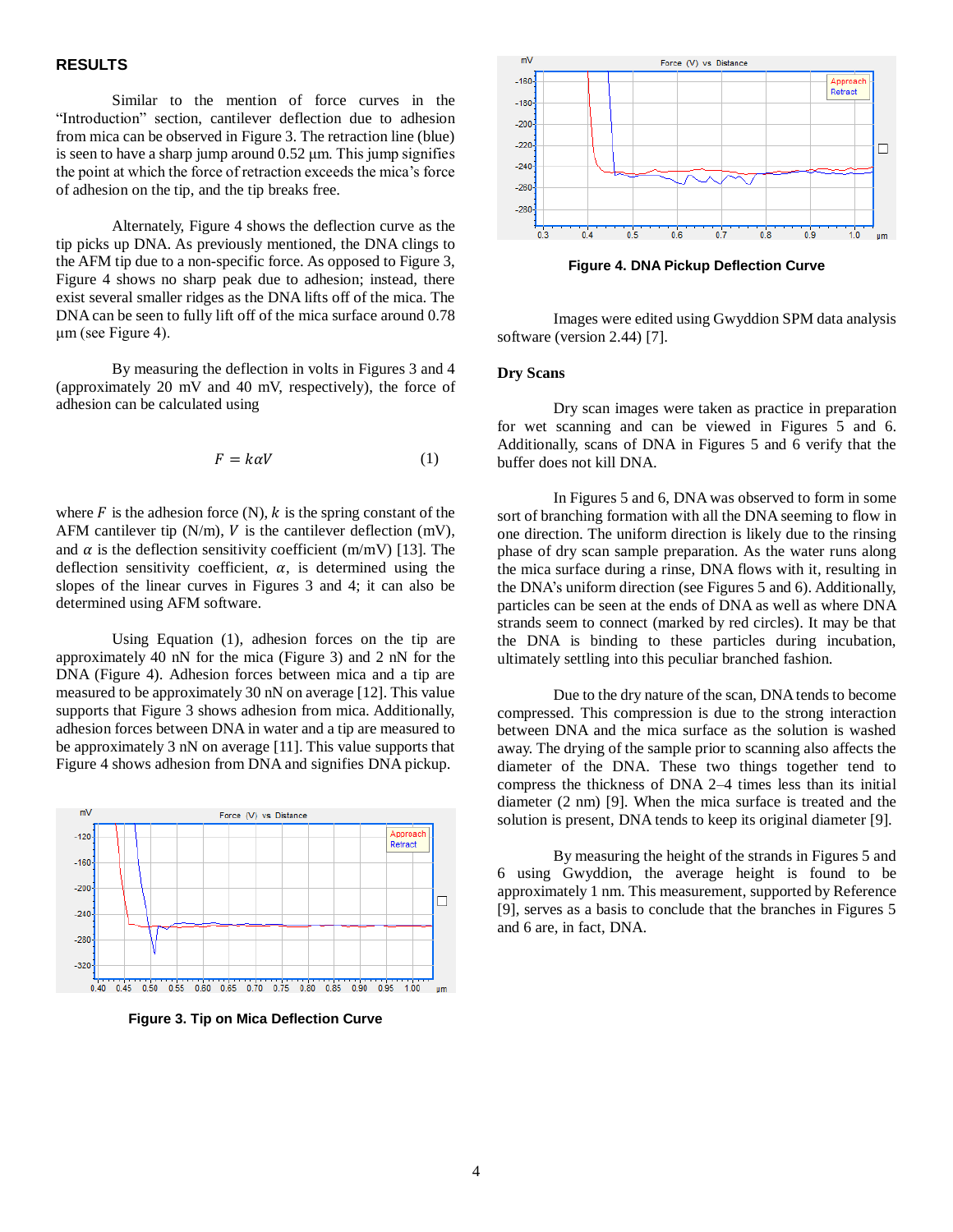

**Figure 5. Dry Scan (40 μm)**



**Figure 6. Dry Scan (20 μm)**

#### **Wet Scans**

Clear images of DNA in a solution are much more difficult to obtain than they are for dry scans. The presence of a liquid introduces large amounts of noise, distorting the image, and making it difficult to visualize. Some of this interference may be observed in Figure 9 (marked by a blue square).

Wet scans also show high concentrations of DNA at seemingly randomized positions across the surface. While DNA can be seen in these dense regions, it can be difficult to make out individual strands of DNA. Figures 7 and 8 show two dense regions in different locations on mica. It is currently unknown why DNA tends to concentrate in areas such as these.

Figure 9 shows a close-up of two DNA strands in a less dense region. Despite being noisier, these strands are much more distinguishable than the large quantity of DNA in Figures 7 and 8.

Similarly to the dry scans, the height of the DNA in Figures 7–9 were measured using Gwyddion. An average height was calculated to be approximately 2 nm; this measurement matches the average thickness for DNA as stated in Reference [9]. This thickness confirms that the wet scans in Figures 7–9 display DNA.



**Figure 7. Wet Scan 1**



**Figure 8. Wet Scan 2**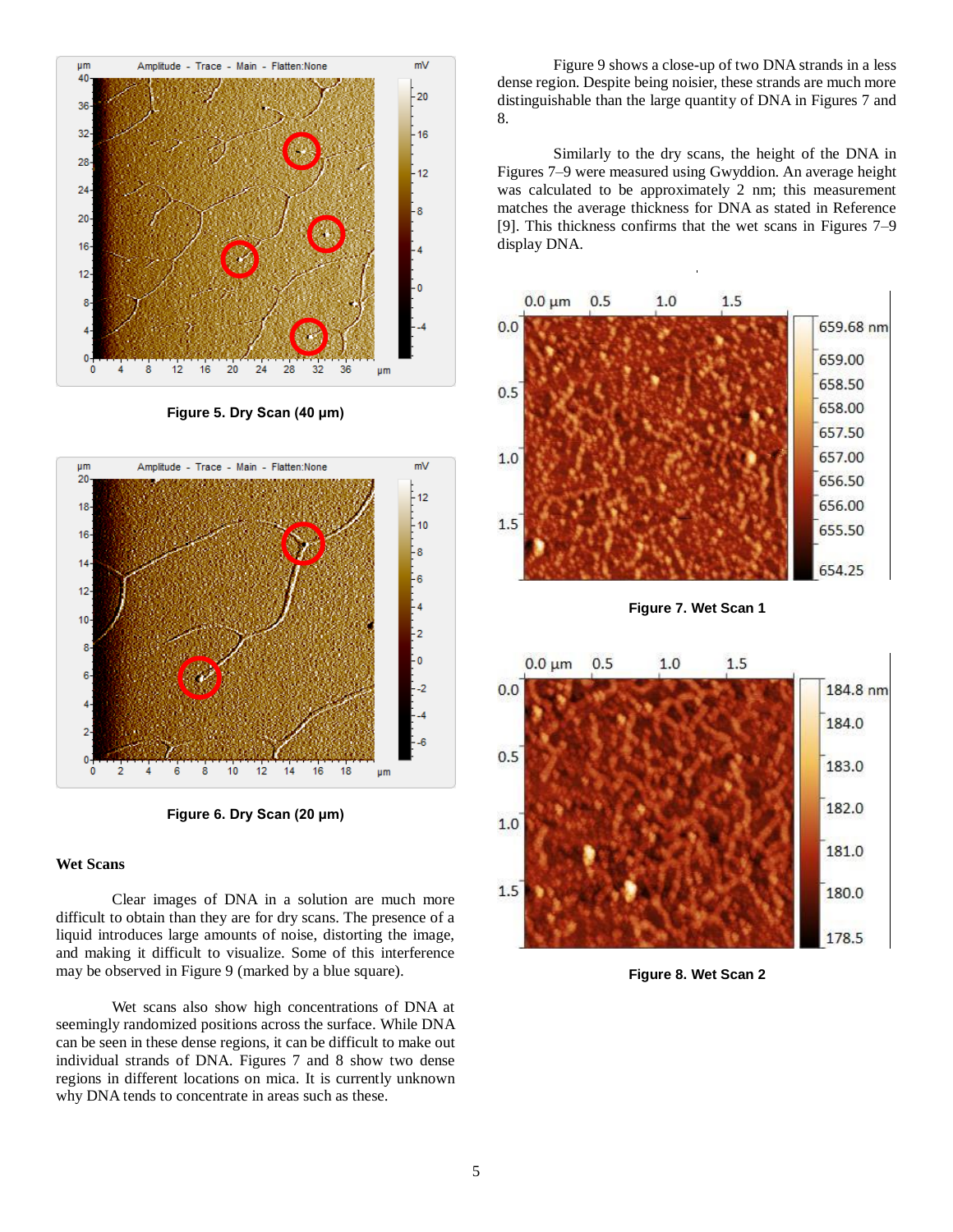

**Figure 9. Wet Scan 3**

#### **Fluorescent Microscopy**

Due to time constraints, no notable results were obtained for DNA staining and fluorescent microscopy.

Fluorescence was first tested using plain DAPI solutions in an attempt to see how the stain reacted to fluorescent light exposure. It was confirmed that the dye reacted, producing a pale blue-gray light, but the reaction was not particularly bright. When DNA stained samples were exposed and viewed, there was a similar result; the DNA could not be seen clearly nor was the image particularly bright. This may have been due to the dye being spread throughout the solution, causing an overall fluorescence; however, the same result occurred in the second DNA staining procedure (DNA bound to mica) mentioned in the "DNA Staining" subsection.

The second DNA staining procedure produced "better" results than previous procedures, and very faint molecules were believed to be seen. It's possible that this was an effect of observer eye strain during sample viewing, since the room was not completely dark and extra measures had to be taken to clearly view samples under the microscope. To determine whether these faint samples were actually DNA or not, a long-exposure picture was suggested to see what the eye could not. To accomplish this, a Nikon camera in conjunction with a microscope-to-camera adapter would be used to snap a picture. Unfortunately, a Nikon camera could not be obtained (the adapter was Nikon specific).

It was found that longer fluorescent exposure times (approximately one minute or so) were found to be more effective as they produced brighter fluorescence. Extra-long exposures were avoided as to not cause photo-bleaching or DNA sample damage [10].

#### **CONCLUSIONS**

AFM scans of DNA varied in quality due to the nature of the scans and were obtained using a cantilever AFM tip in tapping mode. Dry scans produced very clear results, but the drying process compresses the DNA to 2–4 times less than its original diameter (0.5–1 nm as opposed to 2 nm). Alternately, wet scans produced less clear results than the dry scans. DNA strands often concentrated on particular spots on the mica, and much more noise was introduced into the scans as a result of the DNA solution. Images were confirmed to be DNA using Gwyddion software.

Picking up DNA with an AFM tip produces a force curve which signifies forces on the tip and can be used to determine various properties of a sample or surface. By observing the peaks in the retraction line of these curves, it can be deduced whether DNA or any other sort of molecule has been picked up. Additional research should be done to explicitly confirm that the molecules are being picked up off of the surface. DNA was picked up using a cantilever AFM tip in contact mode.

Due to time constraints, fluorescent images of stained DNA could not be obtained or successfully viewed. Fluorescent staining and sample viewing was not completed in a dark room, and excess light exposure may have been a factor toward the poor results obtained. Future experiments should be done to understand the optimal settings and constraints for viewing fluorescently stained DNA; constraints should include: varying DNA and fluorescent dye concentrations, several DNA-dye ratios, numerous exposure times, and experimentation in a dark room. Other methods should be explored to bind DNA to the surface on which it's viewed to ensure it does not move. Two such methods include binding DNA to mica by combining the DNA solution with a  $+2$  charged dye or coating the glass slides used for fluorescent imaging such that the DNA binds to them.

By combining the various methods discussed in this report, a procedure could be put together that would prove the existence of DNA on an AFM tip after DNA pickup. By fluorescently dying DNA, binding it to mica, and then using an AFM to scan and pick up the stained DNA, one could detach the AFM tip and view it under a fluorescent microscope in an attempt to visualize the DNA strand bound to the tip. This process, coupled with force curves that signify the retrieval of DNA, would prove as sufficient evidence that AFM force curves are accurate, and that DNA retrieval and transportation via AFM is possible.

#### **ACKNOWLEDGMENT(S)**

The author would like to thank Dr. Steve Tung and Bo Ma for their integral guidance, instruction, and assistance when needed. Additional thanks goes to Dr. Tung for access to his research lab and facilities.